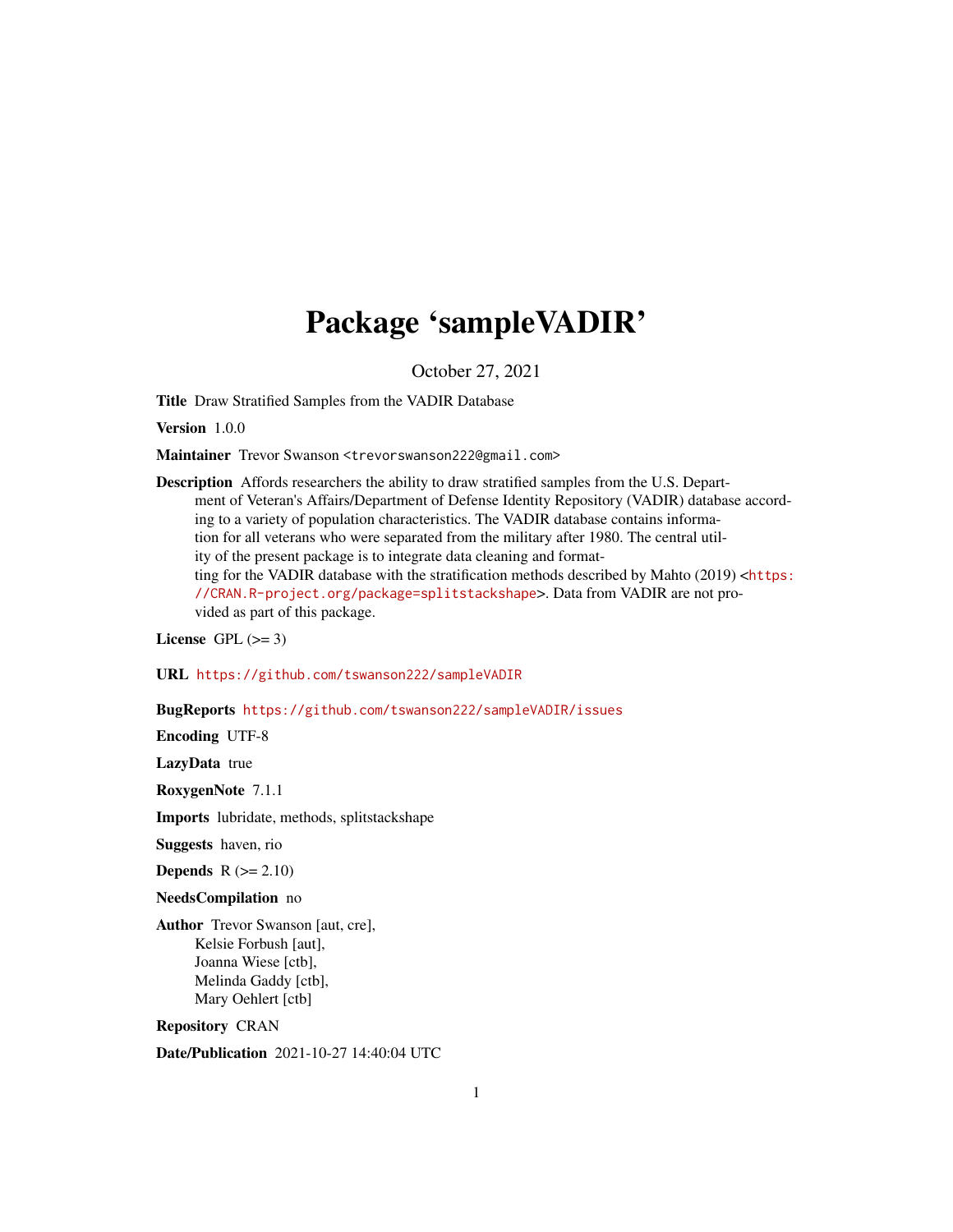# <span id="page-1-0"></span>R topics documented:

| Index | $\boldsymbol{9}$ |
|-------|------------------|
|       |                  |
|       |                  |
|       |                  |
|       |                  |
|       |                  |
|       |                  |
|       |                  |

checkData *Compare old and new versions of VADIR to find repeats*

# Description

Can be used to identify whether a new version of VADIR contains any old responses. Can also automatically remove repeated responses.

# Usage

checkData(old, new, fix = FALSE, dates = FALSE)

# Arguments

| old   | Past version of VADIR                                                                                        |
|-------|--------------------------------------------------------------------------------------------------------------|
| new   | New version of VADIR                                                                                         |
| fix   | Logical. Determines whether to automatically remove repeated responses.                                      |
| dates | Logical. Determines whether to include date variables when comparing datasets.<br>Recommended to keep FALSE. |

# Value

Returns a message that no repeated responses exist if there are none. Otherwise, returns either a warning that repeated responses exist, or returns the new VADIR dataset without repeated responses if  $fix = TRUE$ .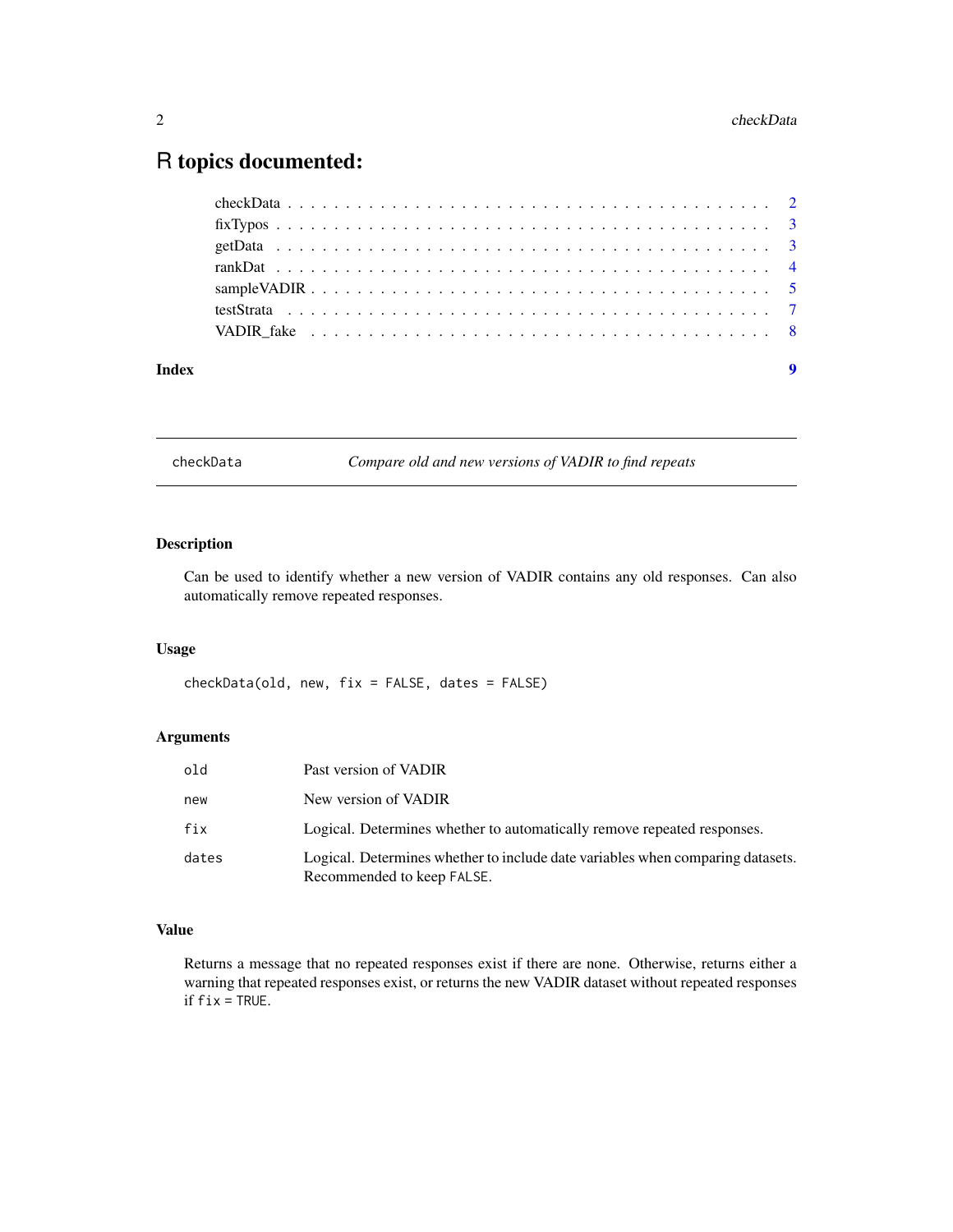<span id="page-2-1"></span><span id="page-2-0"></span>

# Description

If there are known typos, the correct values of those incorrect responses can be provided and fixed across the dataset.

# Usage

fixTypos(data, old, new = NULL, var = "RANK\_CD")

# Arguments

| data | VADIR dataset                                                                                  |
|------|------------------------------------------------------------------------------------------------|
| old  | Character vector containing typos                                                              |
| new  | Character vector in the same order as old, containing corresponding values to<br>fix typos to. |
| var  | Variable name for which typos should be corrected                                              |

# Value

VADIR dataset with typos corrected

## Examples

```
data <- fixTypos(data = VADIR_fake, old = c('CW02', 'CW0-2', 'PV1'),
                 new = c('CWO2', 'CWO2', 'PVT'), var = 'RANK_CD')
```
getData *Data import function to accommodate multiple filetypes*

# Description

Allows for easy data importation. Automatically detects filetype and applies appropriate function for importing.

# Usage

```
getData(filename, filetype = "csv", fixDates = FALSE, ...)
```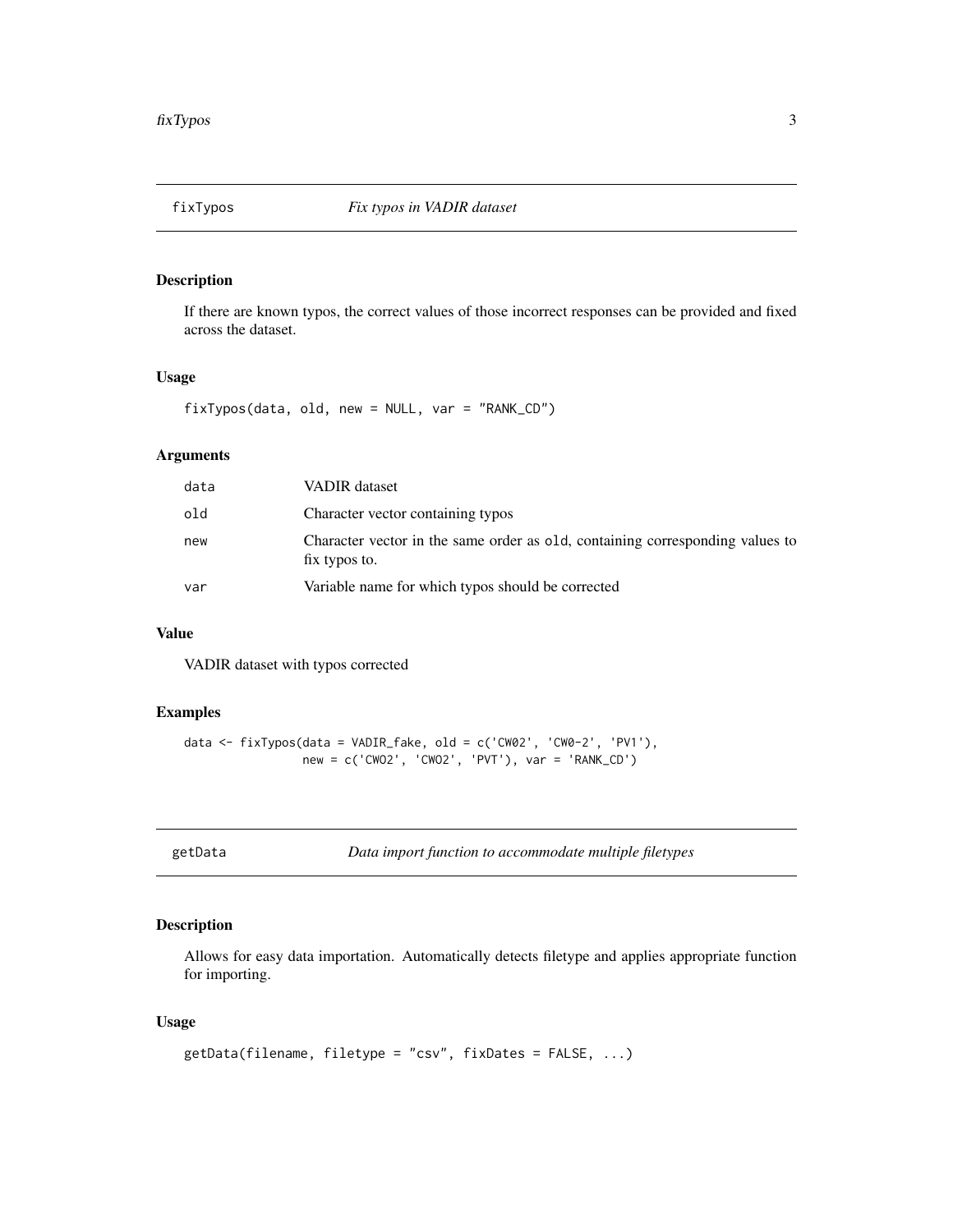#### <span id="page-3-0"></span>Arguments

| filename | Character string specifying the path to desired datafile                                                                                                                                                                                          |  |
|----------|---------------------------------------------------------------------------------------------------------------------------------------------------------------------------------------------------------------------------------------------------|--|
| filetype | Character string indicating filetype. Useful if no file extension is provided in<br>filename. If file extension is provided in filename (recommended), then this<br>argument is ignored. Accommodates "csv", "rds", "xlsx", "rdata", "sav", "txt" |  |
| fixDates | Logical. Determines whether to adjust date format.                                                                                                                                                                                                |  |
| $\ddots$ | Additional arguments                                                                                                                                                                                                                              |  |

# Value

Imported datafile

rankDat *Rank to pay grade data*

#### Description

Serves as a key for relating certain military rank designations with pay grades. Used in the [sampleVADIR](#page-4-1) function for stratifying based on pay grade rather than rank.

# Usage

rankDat

# Format

A data frame with six variables that links pay grades to military ranks within each military branch. PayGrade indicates the pay grade associated with a specific job title (Title) within a given Branch of the military. Title designates the job title, where Initials is the shorthand for each title (this is how the RANK\_CD variable is coded in the VADIR dataset). Branch designates the military branch, where "N" stands for Navy, "A" stands for Army, "M" stands for Marines, and "F" stands for Air Force. PayCat4 represents one coding scheme that categorizes different pay grades into four categories, where "E" stands for enlisted, "NCO" stands for non-commissioned officer, "W" stands for warrant officer, and "0" stands for commissioned officer. PayCat7 represents an alternative categorization that breaks pay grades into seven categories, wherein "SNCO" stands for senior noncommissioned officer, "FGO" stands for field grade officer, "CGO" stands for company grade officer, and "GO" stands for general officer.

#### Details

The way these data are used in the [sampleVADIR](#page-4-1) function is by indexing the values of the RANK\_CD variable of the VADIR dataset against the Initials variable in the present dataset, and then the RANK\_CD value is replaced with the associated value in either the PayCat4 or PayCat7 variable depending on what is specified in the [sampleVADIR](#page-4-1) function. The purpose of this is to make the RANK\_CD variable more amenable to stratification, given the difficultly of stratifying across values of a categorical variable with so many unique values.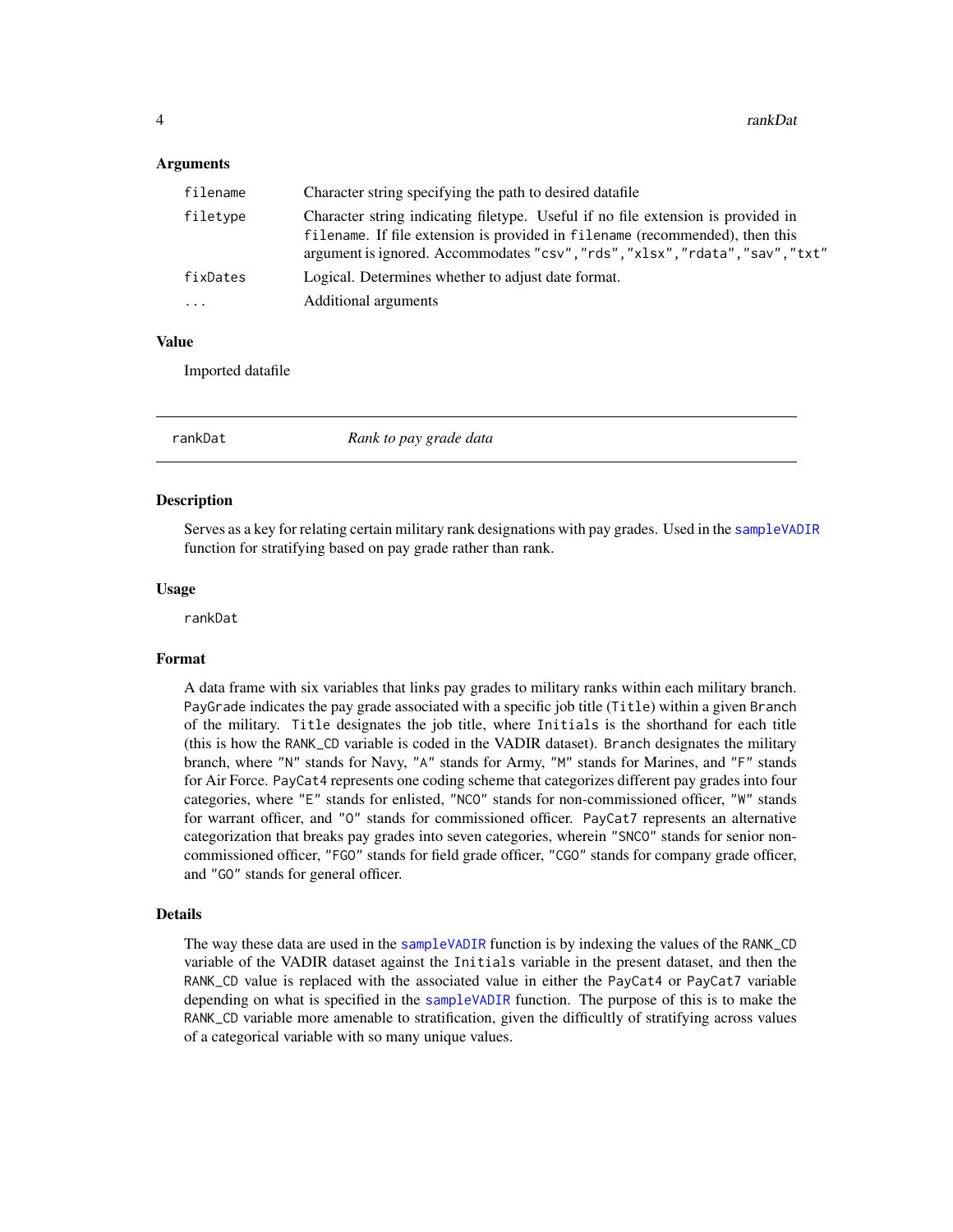<span id="page-4-1"></span><span id="page-4-0"></span>

# Description

Core function used to pull a stratified sample from VADIR based on a variety of parameters.

# Usage

```
sampleVADIR(
  data,
 n = 4500,vars = "all",rankDat = "rankDat",
 payRanks = 4,
 post911 = TRUE,dischargedAfter = FALSE,
  until = NULL,ageDischarge = TRUE,
  ageEnlist = FALSE,
  ageNow = FALSE,
  yearsServed = FALSE,
 dateformat = "%m/%d/%Y",
 params = NULL,
  formats = "default",
  type = list(),
  rmDeviates = FALSE,
  timeCats = FALSE,
  saveData = TRUE,
 onlyIDs = FALSE,
 oversample = FALSE,
 exclude = FALSE,
  seed = NULL
)
```
### Arguments

| data     | <b>VADIR</b> dataset                                                                                                                                                                   |
|----------|----------------------------------------------------------------------------------------------------------------------------------------------------------------------------------------|
| n        | Total desired sample size.                                                                                                                                                             |
| vars     | Character vector indicating which variables to use in stratification                                                                                                                   |
| rankDat  | Dataset linking ranks to pay grade, or character string indicating where to pull<br>that dataset from. Recommended to leave as "rankDat" in order to use package-<br>supplied dataset. |
| payRanks | Number of pay grades to use when converting rank variable. Only options are<br>either 4 or 7.                                                                                          |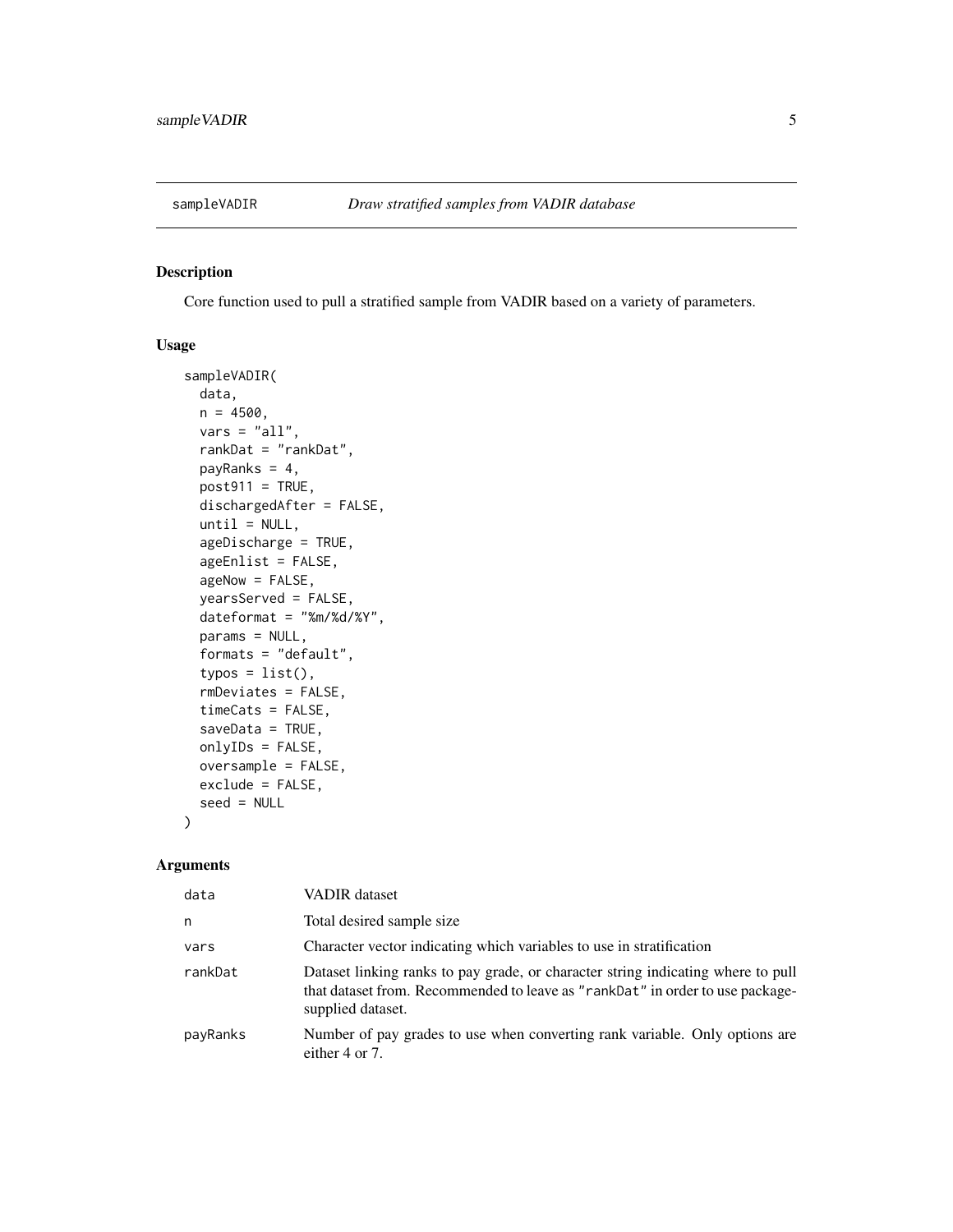<span id="page-5-0"></span>

| post911         | Logical. Determines whether to only consider individuals deployed after 9/11/2001                                                                                                                                                                                        |
|-----------------|--------------------------------------------------------------------------------------------------------------------------------------------------------------------------------------------------------------------------------------------------------------------------|
| dischargedAfter |                                                                                                                                                                                                                                                                          |
|                 | Character string indicating what date to restrict sampling to based on discharge<br>date. Can set to FALSE if this is to be ignored. Can also set to 'past-year' in<br>order to only sample people who were discharged within the past year (given the<br>current date). |
| until           | Upper limit to when service was started. NULL means there is no upper limit                                                                                                                                                                                              |
| ageDischarge    | Logical. Determines whether to use age at discharge as a stratum.                                                                                                                                                                                                        |
| ageEnlist       | Logical. Determines whether to use age at enlist as a stratum.                                                                                                                                                                                                           |
| ageNow          | Logical. Determines whether to use current age as a stratum.                                                                                                                                                                                                             |
| yearsServed     | Logical. Determines whether to use total years served as a stratum.                                                                                                                                                                                                      |
| dateformat      | Character string indicating the expected date format. Should be automatically<br>detected.                                                                                                                                                                               |
| params          | Optional list of parameters to override defaults in function. Creates an easy<br>way to interface with the function if performing the stratification multiple times.<br>Allows the user to avoid writing the same arguments multiple times.                              |
| formats         | Should be "default"                                                                                                                                                                                                                                                      |
| typos           | List containing typos to be fixed, as well as what they should be changed to.<br>Leave at list() to ignore. Typos can also be fixed prior to stratification by<br>using the fixTypos function.                                                                           |
| rmDeviates      | Logical. Determines whether rows with unexpected response values are re-<br>moved. If FALSE, and deviate response values are detected, the function will<br>stop.                                                                                                        |
| timeCats        | Logical or numeric. Determines whether the time-related variables should be<br>treated as categorical variables. If TRUE, this defaults to 4.                                                                                                                            |
| saveData        | Logical. Determines whether to save the full dataset in the output. Specifically,<br>returns the full dataset of candidates (i.e., some people may be removed from<br>consideration due to errors or unexpected responses).                                              |
| onlyIDs         | Logical. Determines whether to only return ID values for selected individuals<br>rather than a full dataset.                                                                                                                                                             |
| oversample      | Logical. Determines whether to oversample or undersample based on limita-<br>tions due to available proportions of strata in subsample.                                                                                                                                  |
| exclude         | Logical. Determines whether to exclude people missing a zip code, as well as<br>people with "NTC" as their zip code value.                                                                                                                                               |
| seed            | Numeric value indicating the seed to set for the stratification procedure. Allows<br>for reproducible results.                                                                                                                                                           |

# Details

Performs stratification separately for males and females, where males and females are sampled at a 1:1 ratio, regardless of population ratio.

With a large dataset (which is typical for VADIR), setting any of the date-related variables to TRUE can drastically increase computation time. The relevant arguments include: ageDischarge, ageEnlist, ageNow, yearsServe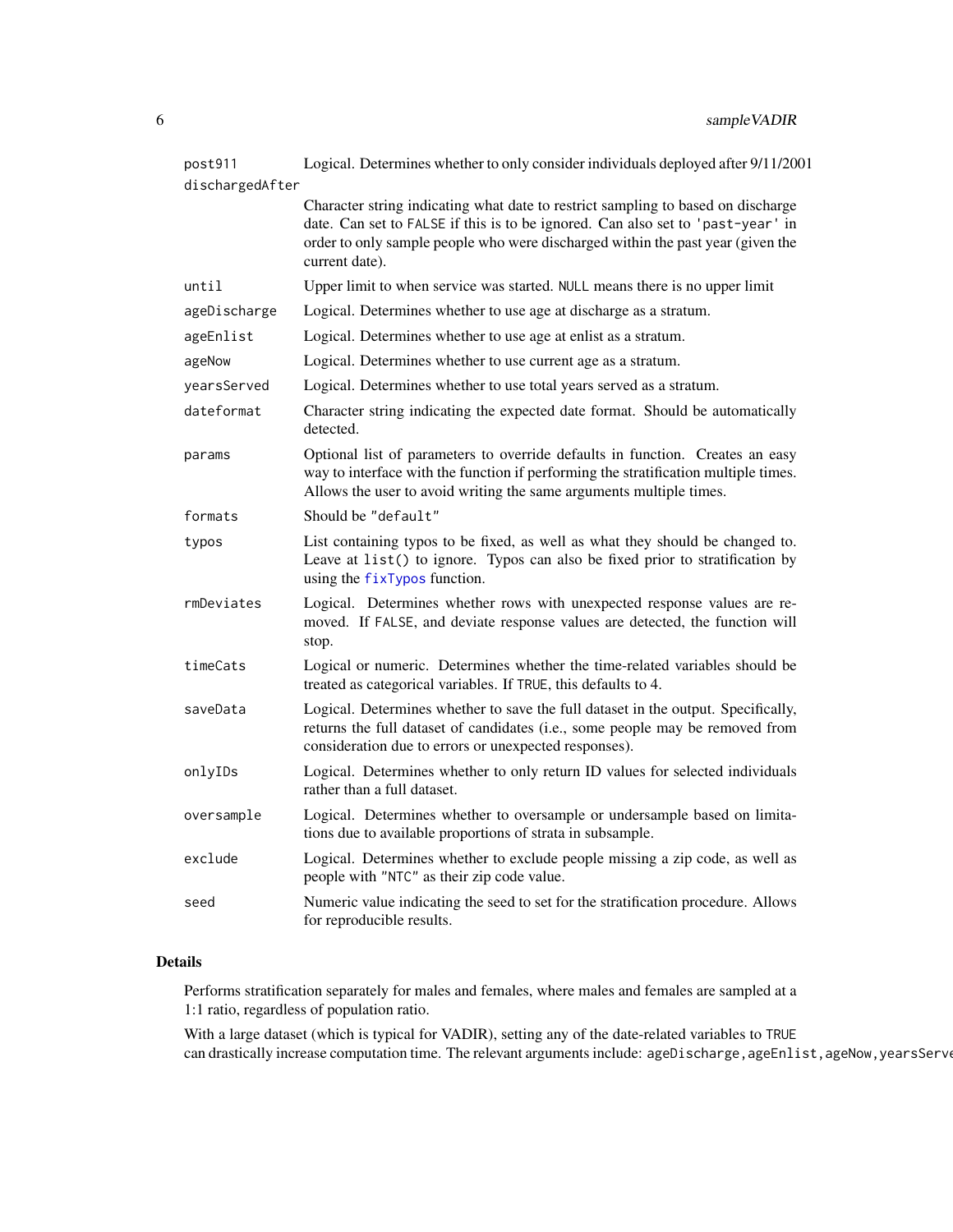#### <span id="page-6-0"></span>testStrata 7

# Value

A list containing the males and females who were sampled from VADIR

# Examples

```
params <- list(
  n = 7000,
  vars = c('PN_Sex_CD', 'PN_BRTH_DT', 'SVC_CD', 'PNL_CAT_CD', 'RANK_CD',
            'PNL_TERM_DT', 'PNL_BGN_DT', 'OMB_RACE_CD',
           'OMB_ETHNC_NAT_ORIG_CD', 'POST_911_DPLY_IND_CD'),
  rankDat = 'rankDat',
  payRanks = 4,
  post911 = FALSE,until = NULL,dischargedAfter = FALSE,
  ageDischarge = TRUE,
  ageEnlist = FALSE,
  ageNow = FALSE,
  yearsServed = FALSE,
  dateformat = '%m/%d/%Y',
  formats = 'default',
  rmDeviates = FALSE,
  timeCats = TRUE,
  saveData = TRUE,
  onlyIDs = FALSE,
  oversample = TRUE,
  exclude = FALSE,
  type = list())
out <- sampleVADIR(VADIR_fake, params = params, seed = 19)
```
testStrata *Return correlations for demographics between population and sample*

#### Description

Used to evaluate the representativeness of the sample with regard to the population. Males and females evaluated separately.

#### Usage

```
testStrata(out, data = NULL, metric = cor, zeros = FALSE)
```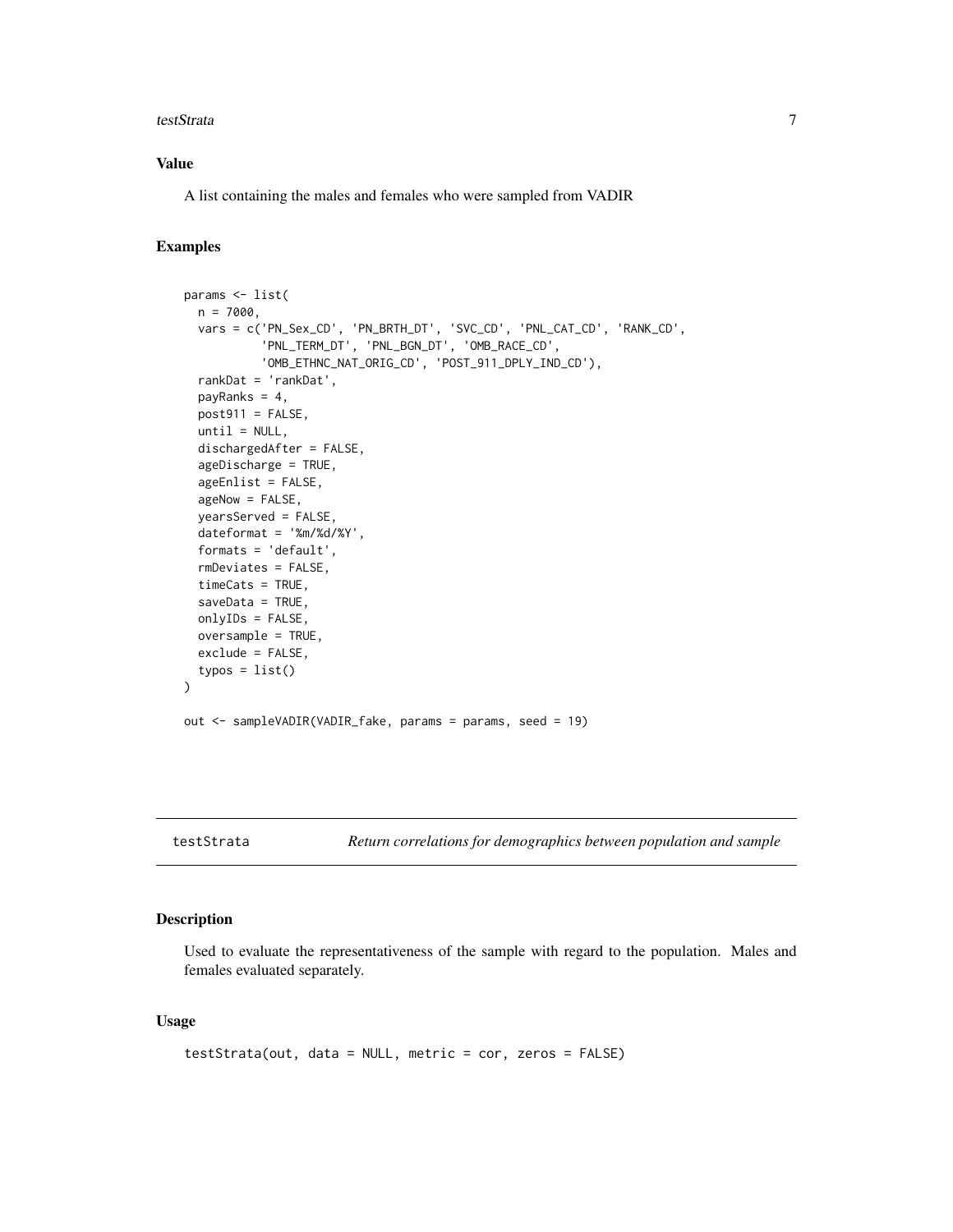# <span id="page-7-0"></span>Arguments

| out    | Output of sampleVADIR                                           |
|--------|-----------------------------------------------------------------|
| data   | Original VADIR data                                             |
| metric | Function for measuring similarity between population and sample |
| zeros  | Should empty strata be included?                                |

# Value

Similarity values for males and females

| VADIR_fake | Fake VADIR data |  |
|------------|-----------------|--|
|------------|-----------------|--|

# Description

Simulated VADIR data based solely on the variable names and appropriate response options for each. Values of variables were generated based on population proportions identified in a subsample of approximately 140,000 veterans from a version of the VADIR database obtained in 2020. However, this simulated dataset does not fully represent population characteristics of VADIR, and is simply meant as a faux tool for testing functions in the sampleVADIR package.

# Usage

VADIR\_fake

# Format

A data frame with ten variables, representing variables as they are formatted within the actual VADIR database.